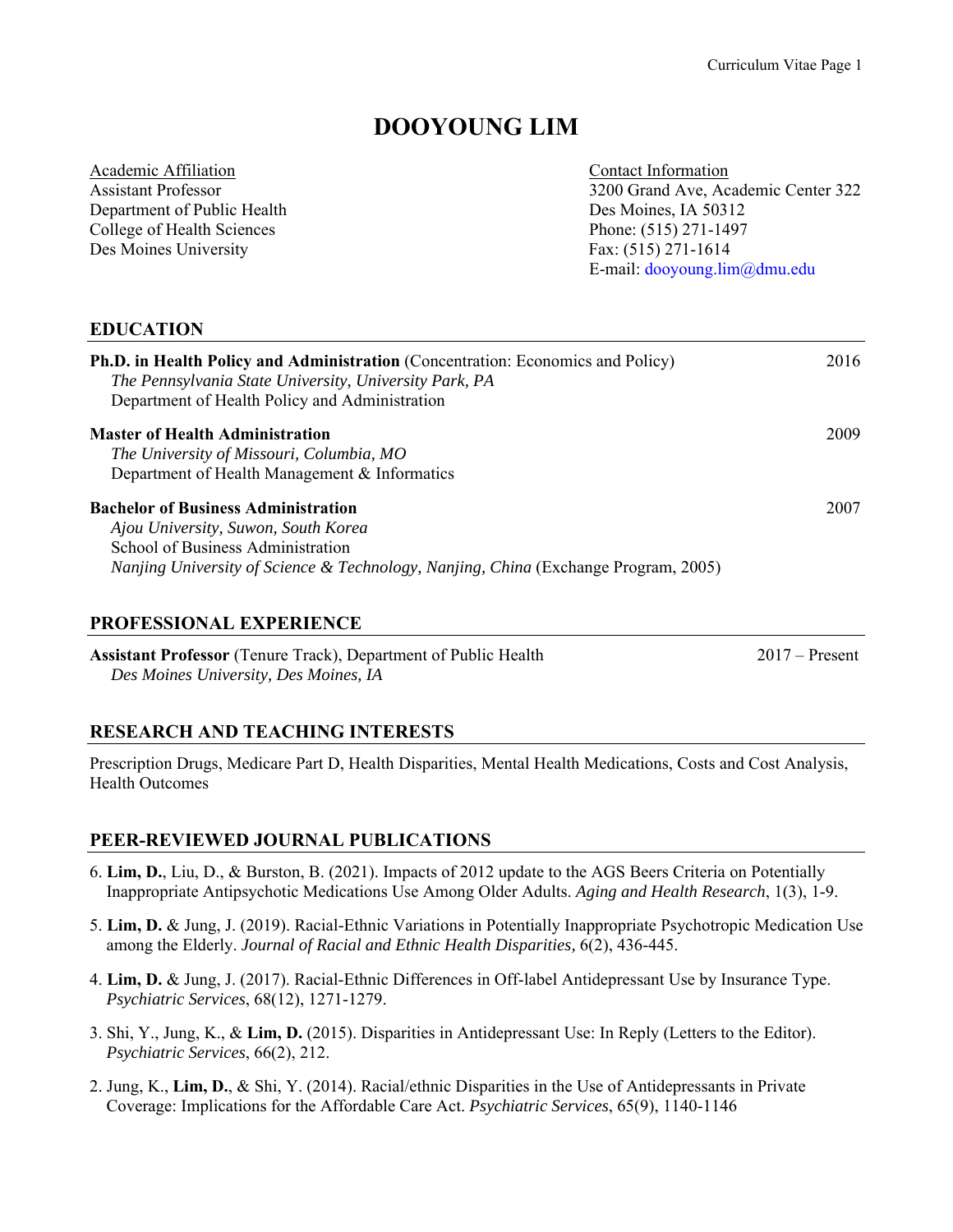1. **Lim, D.**, Jung, K., & Shi, Y. (2013). National Trends in the Use of Antidepressants Between 1997 and 2009 and the Role of Medicare Part D Implementation. *Psychiatric services*, 64(10), 1038-1042.

#### **PEER-REVIEWED PUBLICATIONS UNDER REVIEW**

Note: \* advised student

1. Nilles, J., **Lim, D.,** Wilson, B., Betar, R., Showalter, H., Boyer, M., Liu, D., Ananieva, E. (In Revision). Underreported Bone and Joint Neoplasms are Rising Steadily Over Time and are More Prevalent among Rural Populations: The Case of Iowa. *Cancer Epidemiology, Biomarkers & Prevention.*

#### **PEER-REVIEWED PUBLICATIONS IN PREPARATION**

Note: \* advised student

- 3. **Lim, D.** (2021). Factors Influencing Atypical Antipsychotic Medication Use Among Antipsychotic Users. *In preparation.*
- 2. **Lim, D.,** Liu, D. Burston. B., & Garrison, B.\* (2021). Racial-ethnic differences in off-label antipsychotic medication use among community-dwelling adults, 2001-2018. *In preparation.*
- 1. **Lim, D.,** Liu, D. Burston. B., & Bradell, B.\* (2021). The association between patient's race and ethnicity and the use of first versus second generation antipsychotics among community-dwelling adults in the U.S. *In preparation.*

#### **SELECTED PEER-REVIEWED/ INVITED PRESENTATIONS**

Note: \* advised student

- 15. Lim, D., Garrison, B<sup>\*</sup>, & Liu, D. (2021). "Racial-ethnic differences in off-label antipsychotic medication use among community-dwelling adults, 2001-2018" Presented at *the 12th Annual DMU Research Symposium*, Des Moines, IA, December 3, 2021.
- 14. Lim, D., Brandell, B<sup>\*</sup>, & Liu, D. (2021). "The association between patient's race and ethnicity and the use of first versus second generation antipsychotics among community-dwelling adults in the U.S." Presented at *the 12th Annual DMU Research Symposium*, Des Moines, IA, December 3, 2021.
- 13. **Lim, D.**, Liu, D., & Burston, B. (2021). "Racial-ethnic differences in off-label antipsychotic medication use among community-dwelling adults, 2001-2018" Presented at *the 149th American Public Health Association (APHA) Annual Meeting and Expo*, Denver, Colorado. October 24-27, 2021.
- 12. **Lim, D.**, Liu, D., & Burston, B. (2020). "Trends in utilization and determinants of antipsychotic medication use in community-dwelling elderly with mental disorders, 2006-2017" Presented at *the 11th Annual DMU Research Symposium*, Des Moines, IA, December 4, 2020.
- 11. **Lim, D.**, Geletta, S., Liu, D., & Lindsay, C\* . (2019). "Potentially Inappropriate Antipsychotic Medications Use Among the Elderly: Impacts of 2012 Update to the Beers Criteria" Presented at *the 36th AcademyHealth Annual Research Meeting*, Washington D.C., June 2-4, 2019.
- 10. **Lim, D.**, Geletta, S., Liu, D., & Lindsay, C\* . (2019). "Potentially Inappropriate Antipsychotic Medications Use Among the Elderly: Impacts of 2012 Update to the Beers Criteria" Presented at *the Friday Research Seminar Series at Des Moines University*, Des Moines, IA, April 12, 2019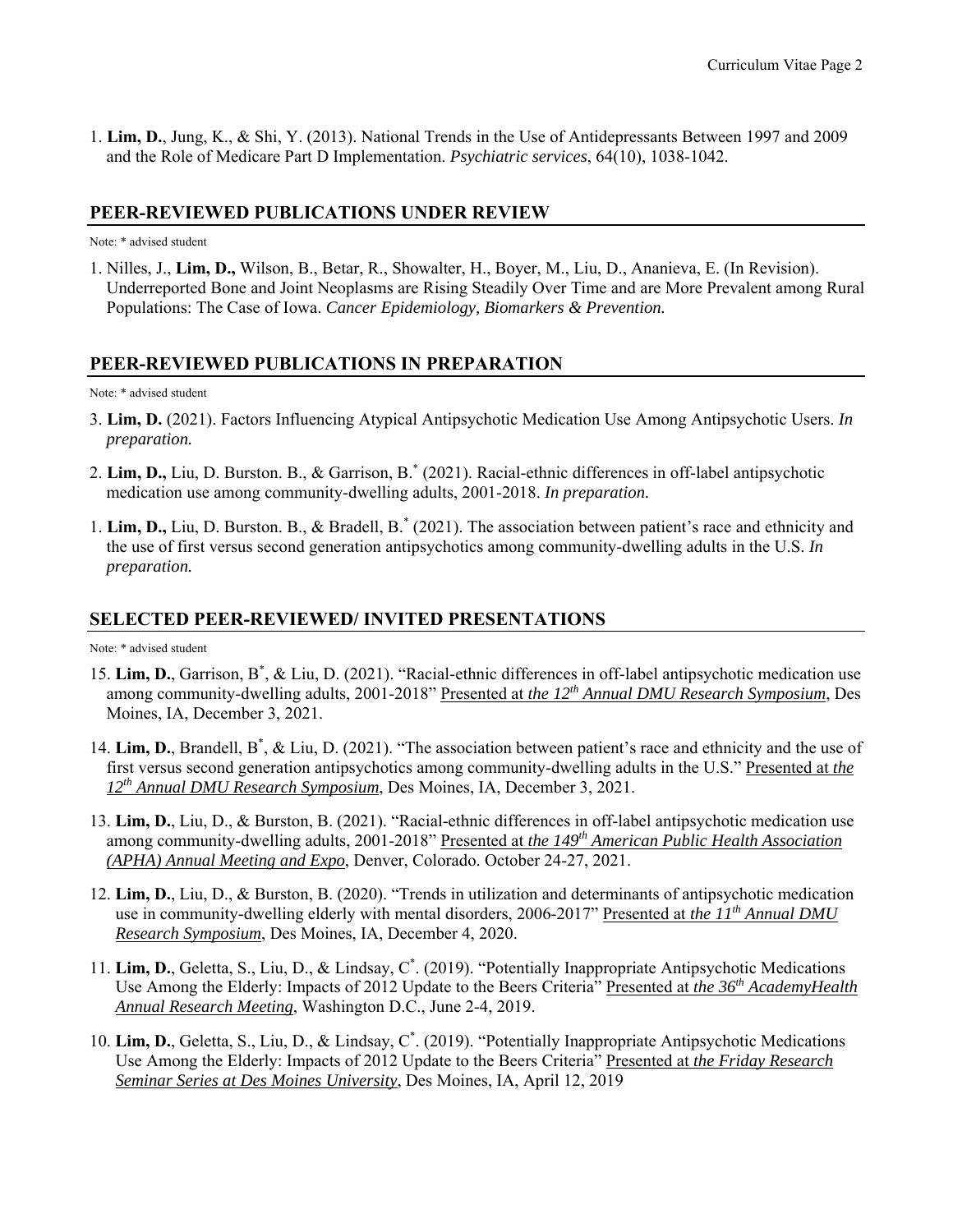- 9. **Lim, D.**, & Jung, J. (2018). "Racial-Ethnic Variations in Potentially Inappropriate Psychotropic Medication Use among the Elderly" Presented at *the 146<sup>th</sup> American Public Health Association (APHA) Annual Meeting and Expo*, San Diego, California. November 10-14, 2018.
- 8. **Lim, D.**, & Jung, J. (2017). "Racial-Ethnic Differences in Off-Label Antidepressant Use by Insurance Type" Presented at *the 145th American Public Health Association (APHA) Annual Meeting and Expo*, Atlanta, Georgia. November 4-8, 2017.
- 7. **Lim, D.**, & Jung, J. (2017). "The Effect of Medicare Part D on High-Risk Medication Use Among Elderly Medicare Enrollees" Presented at *the 34<sup>th</sup> AcademyHealth Annual Research Meeting*, New Orleans, Louisiana. June 25-27, 2017.
- 6. Jung, K., **Lim, D.**, & Shi, Y. (2013). "The National Trend in Racial/Ethnic Disparities in the Use of Antidepressant Medications by Insurance Type, 2001-2010" Presented at *the 30th AcademyHealth Annual Research Meeting*, Baltimore, Maryland. June 23-25, 2013.
- 5. Figaro, M.K., **Lim, D.**, Jung, K., & BeLue, R. (2012). "The Impact of Complicated Diabetes on Elective Surgical Outcomes" Presented at *the 29th AcademyHealth Annual Research Meeting*, Orlando, Florida. June 24-26, 2012.
- 4. **Lim, D.**, Jung, K., & Shi, Y. (2012). "National Trends in the Use of Antidepressant Medication and Psychotherapy Treatment for the Depression Patients among Medicare Beneficiaries" Presented at *the 29th AcademyHealth Annual Research Meeting*, Orlando, Florida. June 24-26, 2012. (Both Podium and Poster Presentation). *\* Selected as one of four student podium presentations submitted to the student poster section.*
- 3. Figaro, M.K., **Lim, D.**, Jung, K., & BeLue, R. (2012). "The Impact of Diabetes on Length of Stay and Hospital Cost after Elective Surgical Procedures" Presented at *the 21st Annual Scientific & Clinical Congress*, Philadelphia, Pennsylvania. May 23-27, 2012.
- 2. Figaro, M.K., **Lim, D.**, Jung, K., & BeLue, R. (2012). "The Impact of Complicated Diabetes on Elective Surgical Outcomes" Presented at *the 30<sup>th</sup> Annual Research Forum*, Vanderbilt University Medical Center. Nashville, Tennessee. April 26, 2012.
- 1. **Lim, D.** (2012). "National Trends in the Use of Antidepressant Medication and Persistent Racial Disparity" Presented at *the 27th Annual Graduate Exhibition*, The Pennsylvania State University, University Park, Pennsylvania. March 25, 2012.

## **AWARDS, HONOURS, FELLOWSHIPS, & SCHOLARSHIPS**

| <b>Small Project Grant Funding - The Pennsylvania State University</b>                     | 2012          |
|--------------------------------------------------------------------------------------------|---------------|
| University/ Distinguished Graduate Fellowship - The Pennsylvania State University          | $2010 - 2011$ |
| <b>Graduate Student Support Program Scholarship - The University of Missouri</b>           | $2007 - 2009$ |
| <b>Health Management &amp; Informatics Alumni Scholarship - The University of Missouri</b> | $2007 - 2008$ |
| <b>Academic Achievement Scholarship - Ajou University</b>                                  | $2005 - 2006$ |
| <b>Dean's Honour List - Ajou University</b>                                                | 2005          |

## **TEACHING EXPERIENCE**

#### **Primary Instructor** 2017 – Present  *Des Moines University*  Department of Public Health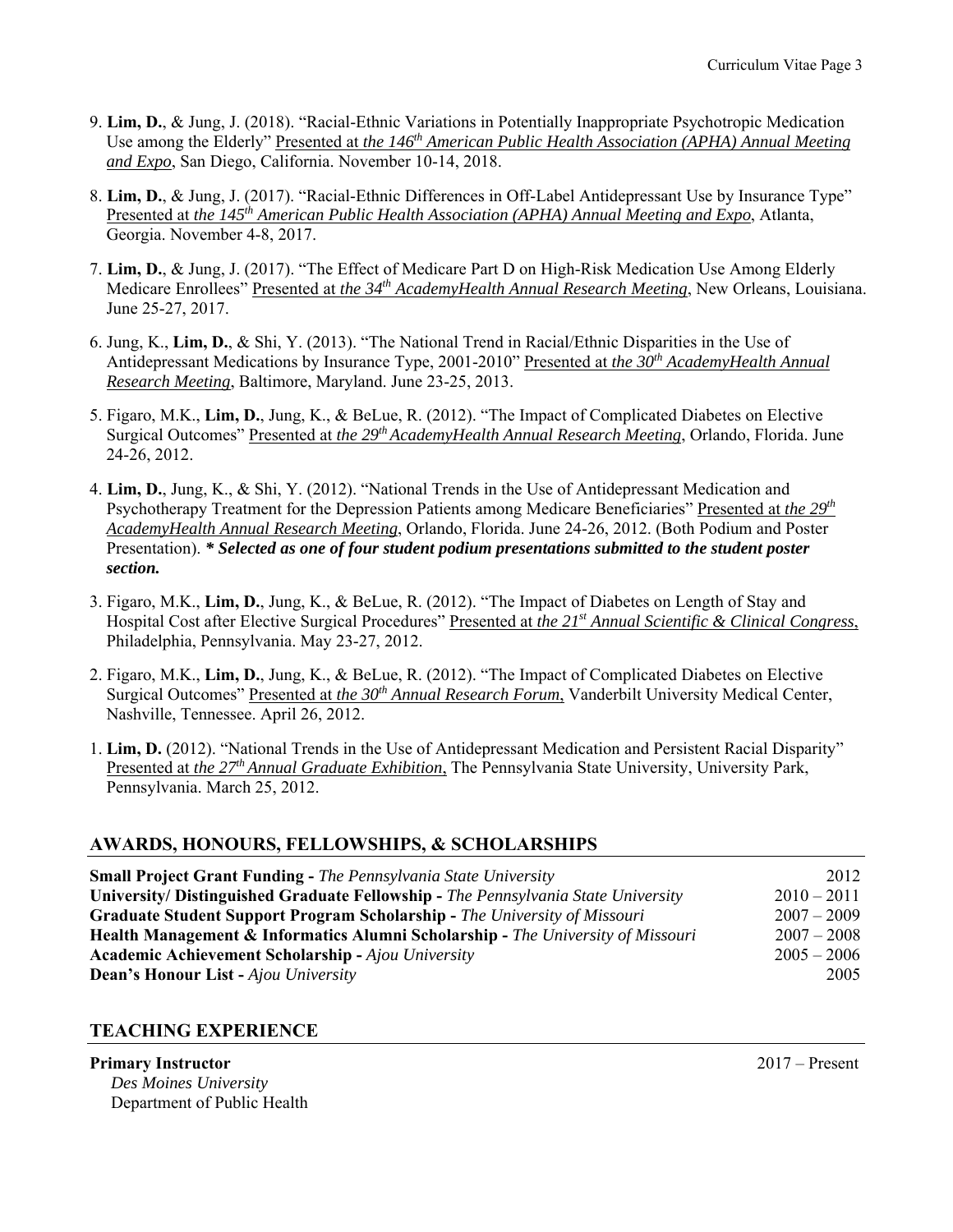- 2021 MHA644 Health Care Economics and Policy (Spring) (4.92/5.00)
- 2020 MHA630 Health Care Financial Management II (Fall) (4.82/5.00) MHA644 Health Care Economics and Policy (Fall) (4.68/5.00) MHA625 Health Care Financial Management I (Fall) (4.72/5.00) MHA630 Health Care Financial Management II (Summer) (4.38/5.00) MHA644 Health Care Economics and Policy (Spring) (4.19/5.00) MHA625 Health Care Financial Management I (Spring) (4.95/5.00)
- 2019 MHA644 Health Care Economics and Policy (Fall) (4.40/5.00) MHA625 Health Care Financial Management (Fall) (4.60/5.00) MHA644 Health Care Economics and Policy (Spring) (4.81/5.00)
- 2018 MHA644 Health Care Economics and Policy (Fall) (4.40/5.00) MHA644 Health Care Economics and Policy (Spring) (4.48/5.00)
- 2017 MHA644 Health Care Economics and Policy (Fall) (4.36/5.00) MHA644 Health Care Economics and Policy (Spring) (4.57/5.00)

## **Guest Lecturer** 2018 – Present

 *Des Moines University* 

- Master of Science in Physician Assistant Studies
	- 2020 MSPA1398 Introduction to Clinical Medicine IV (Spring)

College of Podiatric Medicine and Surgery

- 2021 POD3205 Health Care Systems, Community Medicine and Medical Jurisprudence (Fall)
- 2020 POD3205 Health Care Systems, Community Medicine and Medical Jurisprudence (Fall)
- 2019 POD3205 Health Care Systems, Community Medicine and Medical Jurisprudence (Fall)
- 2018 POD3205 Health Care Systems, Community Medicine and Medical Jurisprudence (Fall)

## **Graduate Teaching Assistant** 2011 – 2016

 *The Pennsylvania State University* 

Department of Health Policy and Administration

- 2016 HPA301W Health Services Policy Issues (Dr. Selena Ortiz)
- 2014 HPA390 Professional Development in HPA (Dr. Diana Spokus) HPA470 Health Care Information Management (Ms. Maria Dawson)
- 2013 HPA497C Intro to Health Insurance and Payment (Dr. Kyoungrae Jung) HPA057 Consumer Choices in Health Care (Ms. Maria Dawson)
- 2012 HPA440U Principles of Epidemiology (Dr. Rhonda BeLue)
	- HPA497A Physician Practice Management (Mr. Richard Shurgalla)
- 2011 HPA301W Health Services Policy Issues (Dr. Jessica Mittler)

## **Graduate Teaching Assistant** 2009 – 2010

 *The University of Missouri* 

Department of Economics

- 2010 ECON1014 Principles of Microeconomics (Dr. Michael Podgursky)
- 2009 ECON1051H General Economics (Dr. Jeff Milyo)

## **WORK EXPERIENCE**

## **Graduate Research/ Teaching Assistant** 2011 – 2016  *The Pennsylvania State University*  Department of Health Policy and Administration **Graduate Research/ Teaching Assistant** 2009 – 2010

 *The University of Missouri*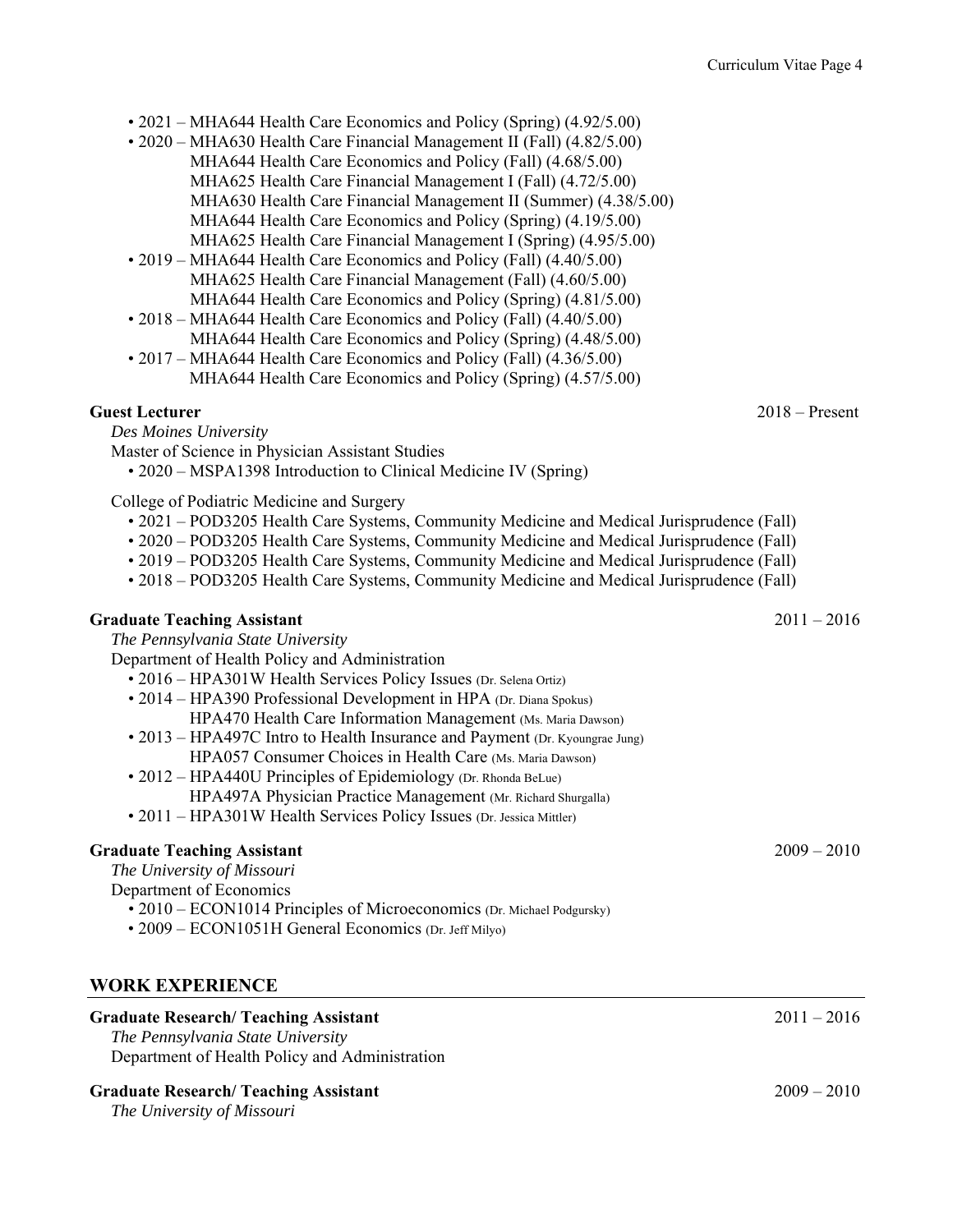Department of Economics/ Asian Affair Center

| <b>Administrative Intern</b><br>University of Missouri Health Care (UMHC)<br>Department of Human Resources<br>Columbia, MO                                           | 2008             |
|----------------------------------------------------------------------------------------------------------------------------------------------------------------------|------------------|
| <b>Administrative Intern</b><br>UNESCO Asia-Pacific Centre of Education for International Understanding<br>Office of Planning & Administration<br>Seoul, South Korea | 2006             |
| Sergeant, Republic of Korea Army (Military Service)<br>Consolidated Army Logistics School, Republic of Korea Army<br>Logistic Support Unit<br>Deajeon, South Korea   | $2001 - 2003$    |
| UNIVERSITY AND COMMUNITY SERVICES                                                                                                                                    |                  |
| <b>CHS Bylaws and Nominating Committee Member</b><br>Des Moines University<br>College of Health Sciences                                                             | $2021 -$ Present |
| <b>CHS Curriculum Committee Member</b><br>Des Moines University<br>College of Health Sciences                                                                        | $2021 -$ Present |
| <b>DPH Evaluation Committee Member</b><br>Des Moines University<br>Department of Public Health                                                                       | $2021 -$ Present |
| <b>DPH Academic Progress Committee (APC) Chair</b><br>Des Moines University<br>Department of Public Health                                                           | $2021 -$ Present |
| <b>DMU Integrity Committee Member</b><br>Des Moines University                                                                                                       | $2018 -$ Present |
| <b>DPH Faculty Search Committee Chair</b><br>Des Moines University<br>Department of Public Health                                                                    | 2021             |
| <b>DPH Academic Progress Committee (APC) Member</b><br>Des Moines University<br>Department of Public Health                                                          | $2017 - 2021$    |
| <b>DMU Ad-hoc Committee on Interdisciplinary Ph.D. Program</b><br>Des Moines University                                                                              | 2019             |
| <b>DMU Ad-hoc Committee on Scholarly Guideline</b><br>Des Moines University                                                                                          | 2019             |
| <b>DPH Curriculum Committee Member</b><br>Des Moines University                                                                                                      | $2018 - 2019$    |